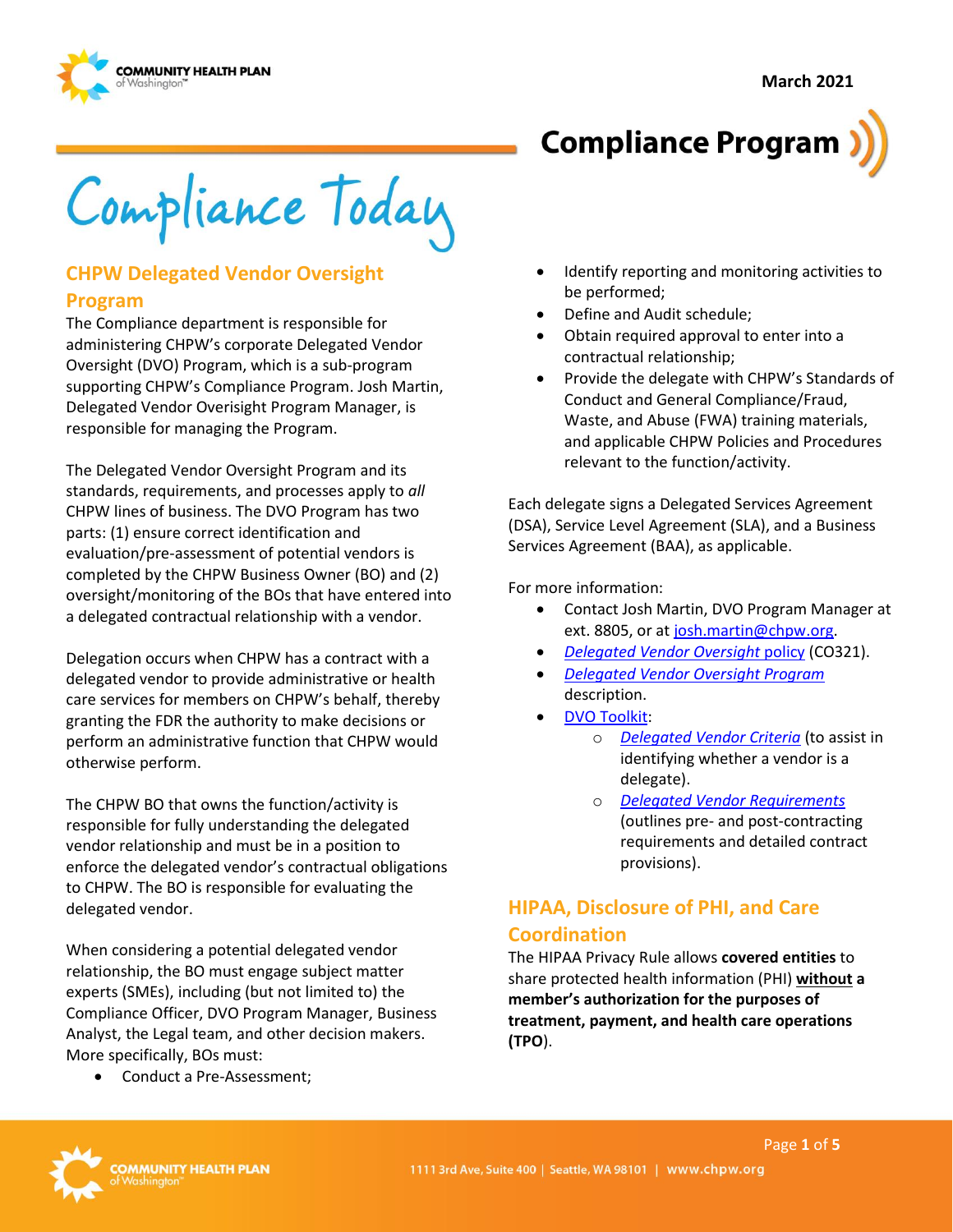**March 2021**



# **Compliance Program**

Compliance Today

#### **Covered Entities**

The Privacy Rule applys to health plans, health care clearinghouses, and any health care provider who transmits health information in electronic form in connection with transactions for which the Secretary of the Department of Health and Human Services (HHS) has adopted standards under HIPAA (referred to as covered entities).

**Health Plans:** individual and group plans that provide or pay the cost of medical care are covered entities. Health plans include health, dental, vision, and prescription drug insurers, health maintenance organizations ("HMOs"), Medicare, Medicaid, Medicare Advantage and Medicare supplement insurers, and long-term care insurers (excluding nursing home fixedindemnity policies).

**Health Care Providers:** every health care provider, regardless of size, who electronically transmits health information in connection with certain transactions, is a covered entity. These transactions include claims, benefit eligibility inquiries, referral authorization requests, or other transactions for which HHS has established standards under the HIPAA Transactions Rule.

#### **Health Care Clearinghouses:** health care

clearinghouses are entities that process nonstandard information they receive from another entity into a standard (i.e., standard format or data content), or vice versa, such as: electronic claims transactions.

# **Treatment, Payment, and Operations (TPO)**

Since CHPW is a covered entity it may use and disclose PHI for its own TPO activities. CHPW may disclose PHI for the treatment activities of any health care provider, the payment activities of another covered entity and of any health care provider, or the health care operations

of another covered entity involving either quality or competency assurance activities or fraud and abuse detection and compliance activities, if both covered entities have or had a relationship with the individual and the protected health information pertains to the relationship.

**Treatment**: the provision, coordination, or management of health care and related services for an individual by one or more health care providers, including consultation between providers regarding a patient and referral of a patient by one provider to another.

**Payment**: encompasses activities of a health plan(CHPW) to obtain premiums, determine or fulfill responsibilities for coverage and provision of benefits, and furnish or obtain reimbursement for health care delivered to an individual and activities of a health care provider to obtain payment or be reimbursed for the provision of health care to an individual.

**Health care operations**: any of the following activities: (a) quality assessment and improvement activities, **including case management and care coordination**; (b) competency assurance activities, including provider or health plan performance evaluation, credentialing, and accreditation; (c) conducting or arranging for medical reviews, audits, or legal services, including fraud and abuse detection and compliance programs; (d) specified insurance functions, such as underwriting, risk rating, and reinsuring risk; (e) business planning, development, management, and administration; and (f) business management and general administrative activities of the entity, including but not limited to: deidentifying protected health information, creating a limited data set, and certain fundraising for the benefit of CHPWas the covered entity.

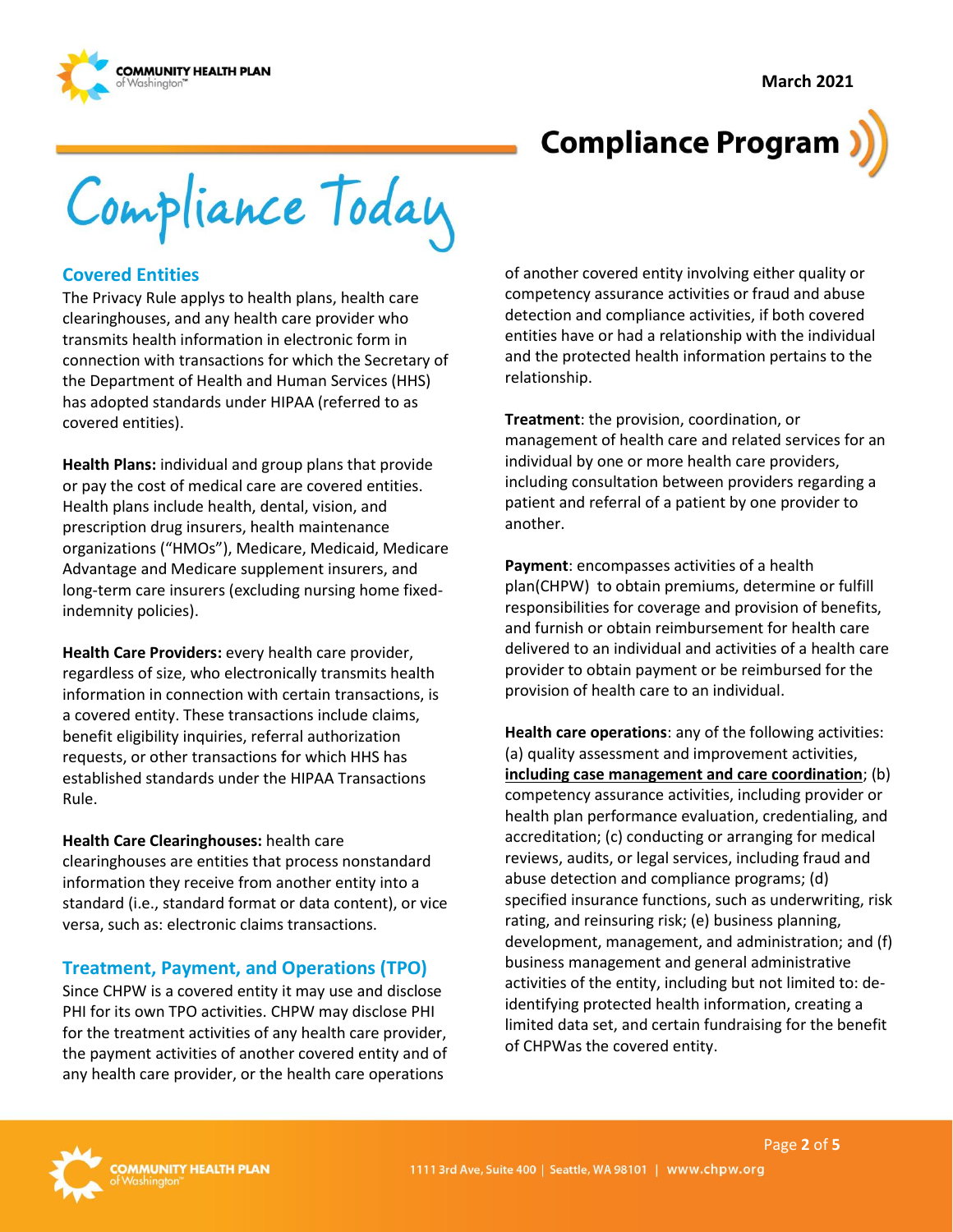



Compliance Today

As a result, CHPW is not required to obtain an Authorization to Disclose PHI in order to disclose PHI to anyone who is part of the member's Individual Care Team (ICT) for case management and care coordination activities.

#### **Minimum Necessary Standard**

Although such disclosures are permitted, they are still subject to the minimum necessary standard. CHPW (a covered entity) must make reasonable efforts to use, disclose, and request only the minimum amount of protected health information needed to accomplish the intended purpose of the use, disclosure, or request. A covered entity must develop and implement policies and procedures to reasonably limit uses and disclosures to the minimum necessary. When the minimum necessary standard applies to a use or disclosure, a covered entity may not use, disclose, or request the entire medical record for a particular purpose, unless it can specifically justify the whole record as the amount reasonably needed for the purpose.

The minimum necessary requirement is not imposed in any of the following circumstances: (a) disclosure to or a request by a health care provider for treatment; (b) disclosure to an individual who is the subject of the information, or the individual's personal representative; (c) use or disclosure made pursuant to an authorization; (d) disclosure to HHS for complaint investigation, compliance review or enforcement; (e) use or disclosure that is required by law; or (f) use or disclosure required for compliance with the HIPAA Transactions Rule or other HIPAA Administrative Simplification Rules.

#### **Substance Use Disorder (SUD) Records**

It is important to note that SUD records do not have the same authorization exceptions for TPO as other

PHI. SUD records use and disclosure **always** requires authorization by the member.

### **Authorization to Disclose PHI vs. Appointment of Representative (AOR)**

When required, CHPW must obtain from the member an Authorization to Disclose PHI form in order to disclose any PHI to someone other than the member (outside of the exceptions noted above). The Authorization to Disclose PHI form **does not** grant any decision-making authority to anyone, nor does it allow for anyone to act on behalf of the member. The form simply allows CHPW to disclose PHI to someone other than the member. The Authorization to Disclose PHI form is located on all CHPW's external websites on the "Member Rights" pages.

The Appointment of Representative (AOR) form also has a very limited scope of use. The AOR form is **only** used when a Medicare Advantage member wishes to appoint a relative, friend, advocate, doctor, or another person whom the member authorizes to act on their behalf in obtaining a Medicare Advantage **grievance, coverage determination, or appeal**.

For more information:

- *[Member Privacy: PHI Use and Disclosure](http://chpsp/PP/Compliance/Member%20Privacy-PHI%20Use%20and%20Disclosure%20Procedure%20-%20CO316.pdf)  [Procedure](http://chpsp/PP/Compliance/Member%20Privacy-PHI%20Use%20and%20Disclosure%20Procedure%20-%20CO316.pdf)* (CO316)
- *[Substance Use Disorder Records Use and](http://chpsp/PP/Compliance/Substance%20Use%20Disorder%20Records%20Use%20and%20Disclosure%20Policy%20and%20Procedure%20-%20CO367.pdf)  Disclosure [Policy and Procedure](http://chpsp/PP/Compliance/Substance%20Use%20Disorder%20Records%20Use%20and%20Disclosure%20Policy%20and%20Procedure%20-%20CO367.pdf)* (CO367)
- *[Information Privacy: Workforce Member](http://chpsp/PP/Compliance/Information%20Privacy%20Workforce%20Member%20Responsibilities%20Procedure%20-%20CO317.pdf)  [Responsibilities](http://chpsp/PP/Compliance/Information%20Privacy%20Workforce%20Member%20Responsibilities%20Procedure%20-%20CO317.pdf) Procedure* (CO317)

# **Printing of PHI/PII in Remote Environment**

CHPW workforce members working remotely are required to maintain the confidentiality and security of all confidential, proprietary, medical, protected health information (PHI), personally identifiable information (PII), and other sensitive information, just as if they

Page **3** of **5**

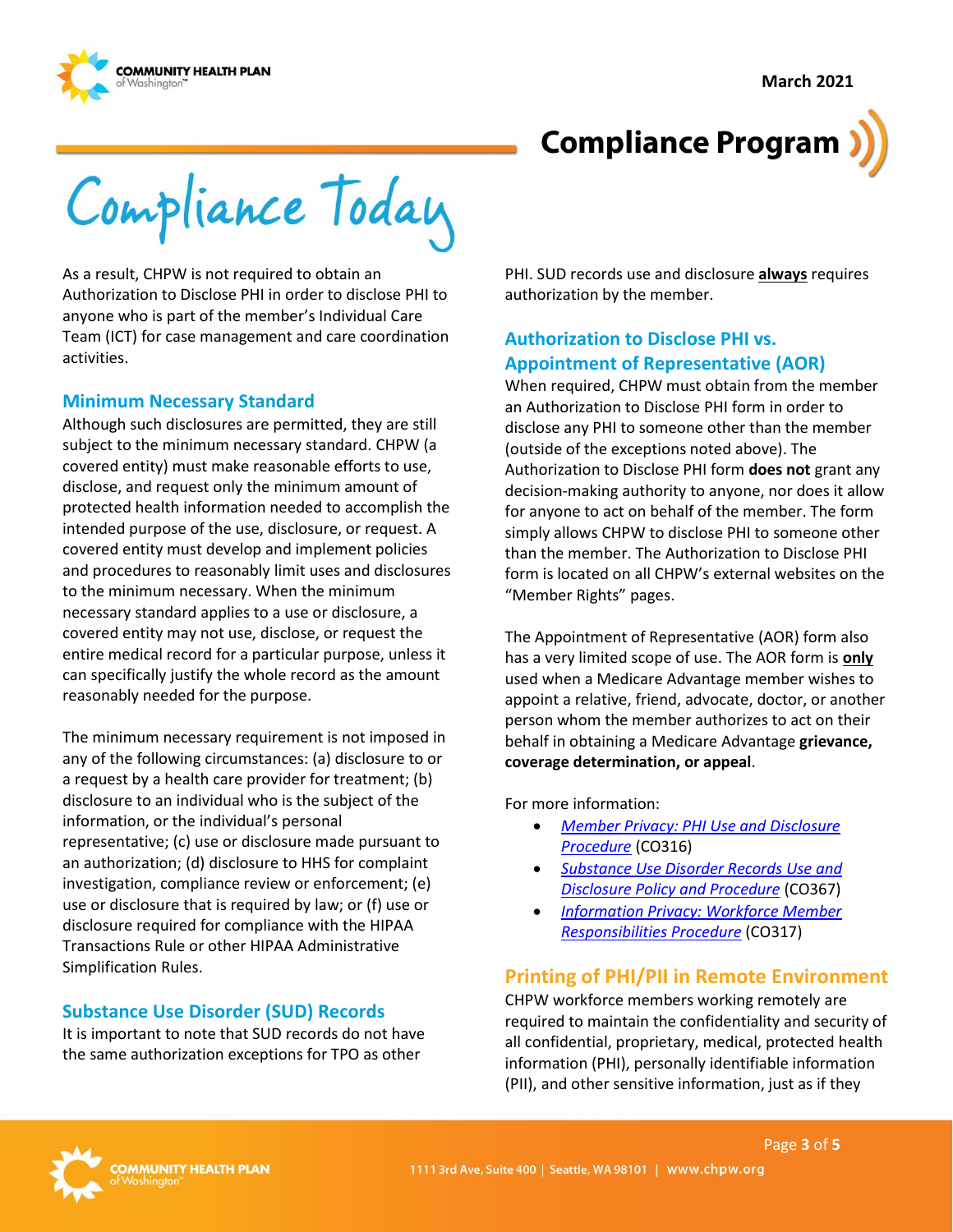



# **Compliance Program**

Compliance Today

were working from a CHPW location. Workforce members may not discuss or divulge confidential or proprietary information to any person, except as allowed or authorized by CHPW.

Workforce members may not at any time download ePHI to their computers. ePHI may be accessed and stored only on CHPW's network using its secure virtual private network (VPN). CHPW workforce members are prohibited from using personal email accounts to conduct CHPW business, including forwarding information from their CHPW account to their personal account. In addition, workforce members are prohibited from printing PHI or PII while working remote.

Other HIPAA standards for working remote include:

- Workspaces must be private and dedicated to CHPW work activities. The workspace must permit effective separation of CHPW and personal business information. Remote workers must be able to protect personal and confidential information from inappropriate disclosure through audible or visible dissemination. Privacy screens and locking the screen when you walk away.
- Adherence to all standard information technology equipment security standards is required; specifically, equipment/device password and lockout settings and standards.
- If you have received approval to print or use hardcopies or removable media, all information must be stored in a locked container or file cabinet. This may require the workforce member to purchase a locking filing cabinet, shredder, or other equipment to ensure that PHI and PII is protected and secure.
- PHI or PII is not to be saved on laptop computers, CD's, USB drives, or other storage

equipment unless there is a specific work requirement that has been approved by the IS&T Information Security team. All sensitive data must be protected according to CHPW's data classification and protection standards, including password protection and encryption.

- If the employee is transporting a laptop computer, or approved hardcopies and removable media from one location to another, the asset must remain with that person at all times unless it is stored in a locked and secure location (i.e. trunk of vehicle).
- All work documents will be stored on CHPW network drives. At no time can work documents be stored or kept on the computer hard drive, unless an explicit exception has been granted by Information Security.
- Never store PHI or confidential/proprietary information on personal computers or devices.
- Encrypt all PHI before it is transmitted in any form.

For more information:

- *[HIPAA Security Policy](http://chpsp/PP/Compliance/HIPAA%20Security%20Policy%20-%20CO330.pdf)* (CO330)
- *[Information Privacy: Workforce Member](http://chpsp/PP/Compliance/Information%20Privacy%20Workforce%20Member%20Responsibilities%20Procedure%20-%20CO317.pdf)  [Responsibilities Procedure](http://chpsp/PP/Compliance/Information%20Privacy%20Workforce%20Member%20Responsibilities%20Procedure%20-%20CO317.pdf)* (CO317)

# **Anonymous Compliance Hotline**

CHPW provides access to a confidential, anonymous Compliance Hotline for workforce members to report instances of suspected or detected non-compliance, potential FWA, and other compliance and ethics concerns. The Hotline is operated and available 24 hours a day, seven days a week at (800) 826-6762, by NAVEX (vendor). You can also make an anonymous report online by visiting the Compliance Hotline reporting site at: http://chpw.ethicspoint.com. You can access the online reporting site with the link above, visiting the 'Compliance Hotline' button from the